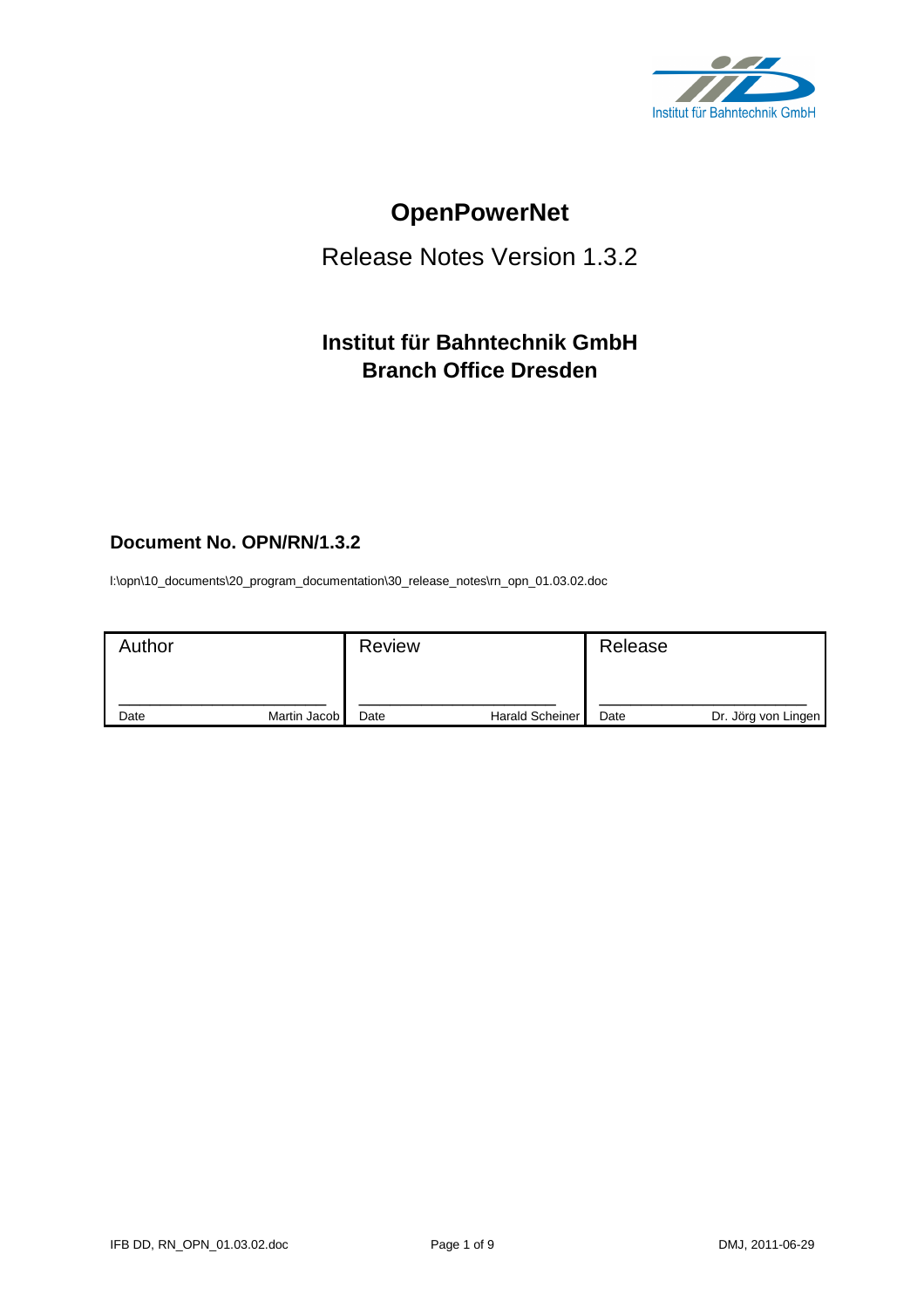# **1 Introduction**

### **1.1 Overview**

The purpose of this document is to describe the changes and the status of OpenPowerNet version 1.3.2. The document contains:

- List of delivered files on DVD,
- Description of the main functionality,
- Any restrictions known,
- List of corresponding documentation and
- Known issues.

### **1.2 Configuration**

See document Installation Instruction version 1.3.2 for required third-party software versions.

#### **1.3 Acronyms and abbreviations**

The following abbreviations are used within this document.

| <b>Abbreviation</b> | <b>Description</b>              |
|---------------------|---------------------------------|
| 2AC                 | 2 Phase AC                      |
| AC                  | <b>Alternating Current</b>      |
| <b>ATM</b>          | <b>Advance Train Module</b>     |
| <b>DC</b>           | <b>Direct Current</b>           |
| <b>DVD</b>          | <b>Digital Versatile Disk</b>   |
| <b>GUI</b>          | <b>Graphical User Interface</b> |
| <b>ODBC</b>         | Open Database Connectivity      |
| <b>PSC</b>          | <b>Power Supply Calculation</b> |

### **2 List of files on DVD delivery**

```
OPN_InstallationInstruction_1.3.2.pdf 
OPN_ReleaseNotes_1.3.2.pdf 
OPN_UserManual_1.3.1.pdf 
OpenPowerNet\my.ini 
OpenPowerNet\createUser.bat 
OpenPowerNet\OpenPowerNet-1.3.2.zip 
OpenTrack\OpenTrack.V_1.6.5.2011-06-28.zip 
ThirdPartyPrograms\HASPUserSetup.exe 
ThirdPartyPrograms\jre-6u14-windows-i586.exe 
ThirdPartyPrograms\MCRInstaller_R2009a_win32.exe 
ThirdPartyPrograms\MCRInstaller_R2009a_win64.exe 
ThirdPartyPrograms\mysql-connector-odbc-3.51.27-win32.msi 
ThirdPartyPrograms\mysql-connector-odbc-5.1.5-win32.msi 
ThirdPartyPrograms\mysql-connector-odbc-5.1.5-winx64.msi 
ThirdPartyPrograms\mysql-essential-5.0.67-win32.msi
ThirdPartyPrograms\mysql-essential-5.0.67-winx64.msi 
ThirdPartyPrograms\mysql-gui-tools-5.0-r14-win32.msi 
ThirdPartyPrograms\odbcad32 (x86).lnk 
ThirdPartyPrograms\odbcad32.lnk
```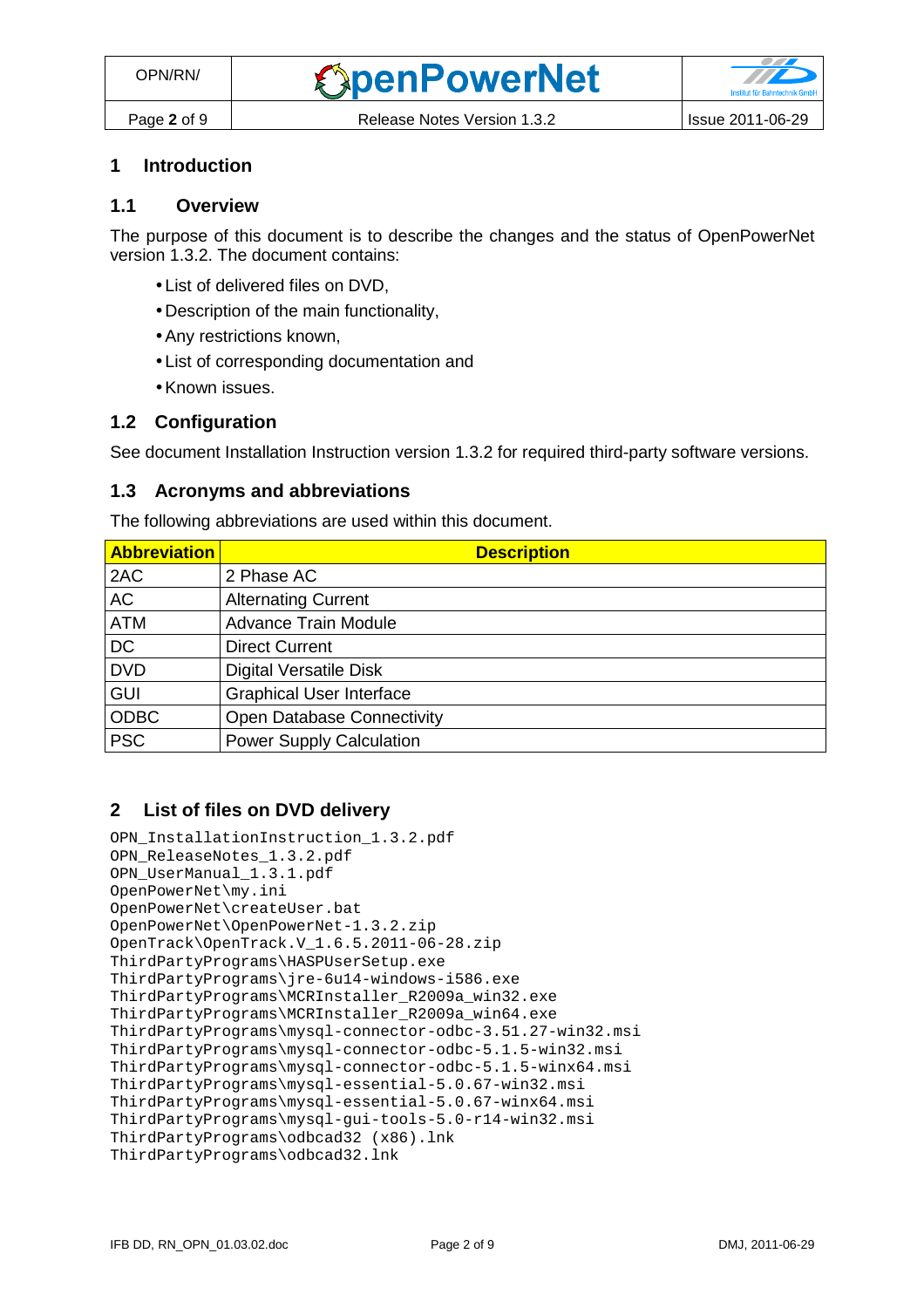# **SpenPowerNet**



Page 3 of 9 Release Notes Version 1.3.2 | Issue 2011-06-29

ThirdPartyPrograms\vcredist\_x64.exe ThirdPartyPrograms\vcredist\_x86.exe update\artifacts.xml update\content.xml update\index.html update\site.xml update\features\de.bahntechnik.dd.opn.bin\_1.3.0.v\_201003311200.jar update\features\de.bahntechnik.dd.opn.bin 1.3.1.v 201005170000.jar update\features\de.bahntechnik.dd.opn.bin 1.3.2.v 201106291500.jar update\features\de.bahntechnik.dd.opn.psc.prj.ui\_0.3.0.v\_201003311200.jar update\features\de.bahntechnik.dd.opn.psc.prj.ui\_0.3.1.v\_201005170000.jar update\features\de.bahntechnik.dd.opn.psc.prj.ui\_0.3.2.v\_201106291500.jar update\features\de.bahntechnik.dd.opn.ui\_0.3.0.v\_201003311200.jar update\features\de.bahntechnik.dd.opn.ui\_0.3.1.v\_201005170000.jar update\features\de.bahntechnik.dd.opn.ui\_0.3.2.v\_201106291500.jar update\plugins\de.bahntechnik.dd.opn.ana.help\_0.3.0.v\_201003311200.jar update\plugins\de.bahntechnik.dd.opn.ana.help\_0.3.2.v\_201106291500.jar update\plugins\de.bahntechnik.dd.opn.ana 0.3.0.v 201003311200.jar update\plugins\de.bahntechnik.dd.opn.ana 0.3.2.v 201106291500.jar update\plugins\de.bahntechnik.dd.opn.bin.help\_1.3.0.a1\_201002110900.jar update\plugins\de.bahntechnik.dd.opn.bin.help\_1.3.1.v\_201005170000.jar update\plugins\de.bahntechnik.dd.opn.bin.help\_1.3.2.v\_201106291500.jar update\plugins\de.bahntechnik.dd.opn.bin\_1.3.0.v\_201003311200.jar update\plugins\de.bahntechnik.dd.opn.bin\_1.3.1.v\_201005170000.jar update\plugins\de.bahntechnik.dd.opn.bin\_1.3.2.v\_201106291500.jar update\plugins\de.bahntechnik.dd.opn.psc.prj.ui.diagram\_0.3.0.v\_201003311200.jar update\plugins\de.bahntechnik.dd.opn.psc.prj.ui.diagram\_0.3.1.v\_201005170000.jar update\plugins\de.bahntechnik.dd.opn.psc.prj.ui.diagram\_0.3.2.v\_201106291500.jar update\plugins\de.bahntechnik.dd.opn.psc.prj.ui.edit\_0.3.0.v\_201003311200.jar update\plugins\de.bahntechnik.dd.opn.psc.prj.ui.edit\_0.3.1.v\_201005170000.jar update\plugins\de.bahntechnik.dd.opn.psc.prj.ui.edit\_0.3.2.v\_201106291500.jar update\plugins\de.bahntechnik.dd.opn.psc.prj.ui.editor\_0.3.0.v\_201003311200.jar update\plugins\de.bahntechnik.dd.opn.psc.prj.ui.editor\_0.3.1.v\_201005170000.jar update\plugins\de.bahntechnik.dd.opn.psc.prj.ui.editor\_0.3.2.v\_201106291500.jar update\plugins\de.bahntechnik.dd.opn.psc.prj.ui.help 0.3.0.v 201003311200.jar update\plugins\de.bahntechnik.dd.opn.psc.prj.ui.help 0.3.1.v 201005170000.jar update\plugins\de.bahntechnik.dd.opn.psc.prj.ui.help\_0.3.2.v\_201106291500.jar update\plugins\de.bahntechnik.dd.opn.psc.prj.ui\_0.3.0.v\_201003311200.jar update\plugins\de.bahntechnik.dd.opn.psc.prj.ui\_0.3.1.v\_201005170000.jar update\plugins\de.bahntechnik.dd.opn.psc.prj.ui\_0.3.2.v\_201106291500.jar update\plugins\de.bahntechnik.dd.opn.ui.help\_0.3.0.v\_201003311200.jar update\plugins\de.bahntechnik.dd.opn.ui.help\_0.3.1.v\_201005170000.jar update\plugins\de.bahntechnik.dd.opn.ui.help\_0.3.2.v\_201106291500.jar update\plugins\de.bahntechnik.dd.opn.ui\_0.3.0.v\_201003311200.jar update\plugins\de.bahntechnik.dd.opn.ui 0.3.1.v 201005170000.jar update\plugins\de.bahntechnik.dd.opn.ui 0.3.2.v 201106291500.jar update\plugins\de.bahntechnik.dd.opn.util 0.1.1.v 201001110000.jar update\plugins\de.bahntechnik.dd.opn.util 0.1.2.v 201106291500.jar update\plugins\de.bahntechnik.dd.util\_1.0.3.v\_200908261600.jar update\plugins\de.bahntechnik.dd.util\_1.0.4.v\_201102241500.jar update\web\site.css update\web\site.xsl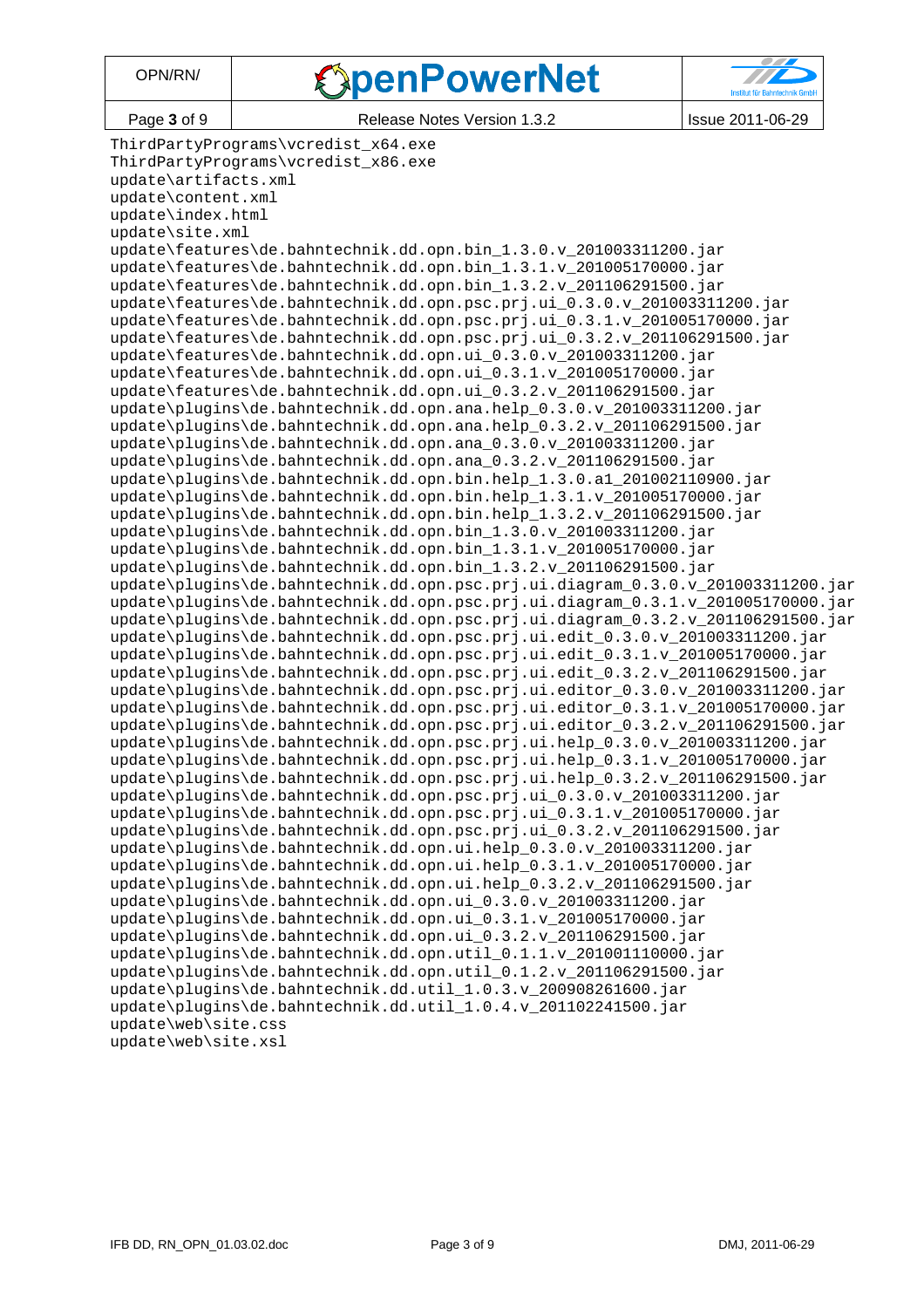

# **3 Main functionality**

OpenPowerNet version 1.3.2 has the following main functionality:

- Calculation of AC, 2AC and DC power supply system,
- Calculation of magnetic coupling of conductors is done internally,
- Calculation of tractive effort used by OpenTrack and analysis,
- Calculation of braking effort for analysis,
- Evaluation of tractive and braking current limitation,
- Calculation of electrical engines with single or multiple propulsion systems,
- Division of power consumption for multiple Train Operating Companies,
- Evaluation of station energy storage for stabilisation of line voltage and energy saving,
- Evaluation of engine energy storage,
- Consideration of coasting behaviour of the courses,
- Calculation of short circuit currents,
- Quick evaluation of network structure using constant current engine model,
- Visualisation of results using analysis of data with prepared Excel-Files and
- Visualisation of results using the automated analysis of the Analysis Tool.

The latest changes since version 1.3.1 are as follows:

- **General:** 
	- Updated software protection to Sentinel HASP 5.0, please update to the latest runtimes!
	- Record messages to database in case any data is recorded to the database. These messages are available by Excel file Messages.xlsx from GUI.
	- Use fixed voltage for engine recovery if sufficient power is available (U source), otherwise use the old implementation (I\_source). New attribute "recoveryMode" with values "I\_source" and "U\_source" added to element "Propulsion" in Project-File. Apart from the pantograph voltage for the case that no energy can be recovered, the simulation results for both recovery modes are the same but the simulation time may be shorter for U\_Source and not recoverable rectifiers. It is advised to use U\_Source for DC and not recoverable rectifier and otherwise I Source.
	- Change Error checking of the actual time step order from termination of the simulation to just displaying the error message and using the actual time step instead for calculation. The disorder of requests has a rare occurrence but should not terminate the simulation to improve the robustness.
	- Message for power off changed from type WARNING to INFO.
	- Message for failed iteration changed from type WARNING to ERROR.
	- Record engine data, currents and voltages also in case of failed iteration.
	- The failed ATM-PSC iteration is selective for each network. This improves the simulation robustness because the networks with stable iteration are not marked as failed. This is useful if projects contain more than one network.
	- Added the ability to simulate distributed engines and respect the different positions of the engines in the electrical network. This is useful for very long trains. Minimum OpenTrack version to use this feature is 1.6.5 (2011-05-24). The train configuration is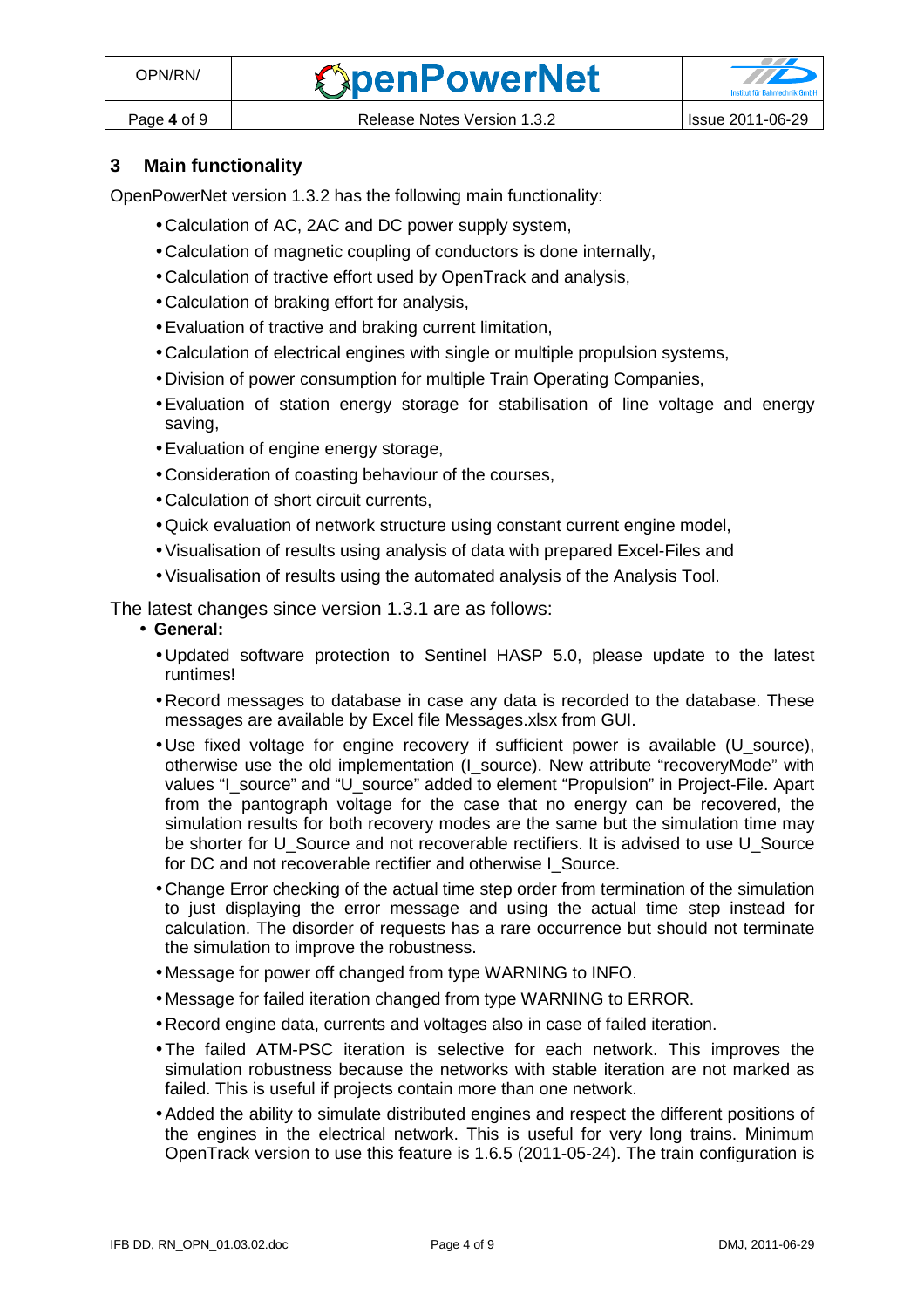| <b><i><u>ExpenPowerNet</u></i></b> |  |
|------------------------------------|--|
|                                    |  |
|                                    |  |

done in OpenTrack "Trains-Edit" panel using an additional parameter positions in the engines and trailers table.

• Multiple bugs fixed in this version.

### • **Excel Analysis:**

- Excel analysis uses now ODBC connection without database schema name. This enables the Excel-files to display the results from multiple databases. The DSN (Data Source Name) "pscresults" will display the results from the schema selected in the ODBCData Source Administrator (see document Installation Instruction).
- Added the following Excel-Files to analysis menu:
	- Message.xlsx to display the recorded messages from the database.
	- EngineStorage2.xlsx to compare two engine energy storages.
	- Course.xlsx to analyse courses combining the results of all engines contained in one course.
	- Course2.xslx to compare two courses.
	- PowerSupplyStorage.xlsx to analyse the new station energy storage.
	- PowerSupplyStorage2.xlsx to compare two new station energy storages.
	- Impedance.xlsx to calculate the impedance between one substation and one engine. Only one engine should run in the simulation otherwise the calculation will be incorrect as the impedance is calculated using the voltage difference between the substation busbar and the pantograph and the pantograph current.
	- ShortCircuitFeeder.xlsx to analyse the short circuit currents by substation feeder.
	- ShortCircuit2Feeders.xlsx to analyse the short circuit currents of two feeders in one substation.

### • **Analysis Tool:**

- Added possibility to save/load selections to/from file.
- Tool now uses presets for creation of Excel charts. Using a customised XML file, which may be defined in setup dialogue, many chart settings and description strings can be modified by the user. A template can be found beside the XML schema (Alanaysis.xsd) in defaultPresets.xml. The schema path is available via the GUI.
- Added possibility to define decimalSeparator and thousandsSeparator for Excel in preset. The user will be prompted to adjust this per-user global Excel setting manually.
- Several GUI improvements and bugfixes.
- Show only database connection in selection that allows reading XML file. MyODBC Connector 3.51 can not be used for automatic analysis.
- Set time scope from project file as default instead of time recorded to database.
- Station names with first character "!" in OpenTrack will not be added to line charts.
- Create charts for power output and input TRLPC at power supply and sum of power supplies.
- Consider new engine energy storage in energy calculation.
- Set chart type as default footer in output files.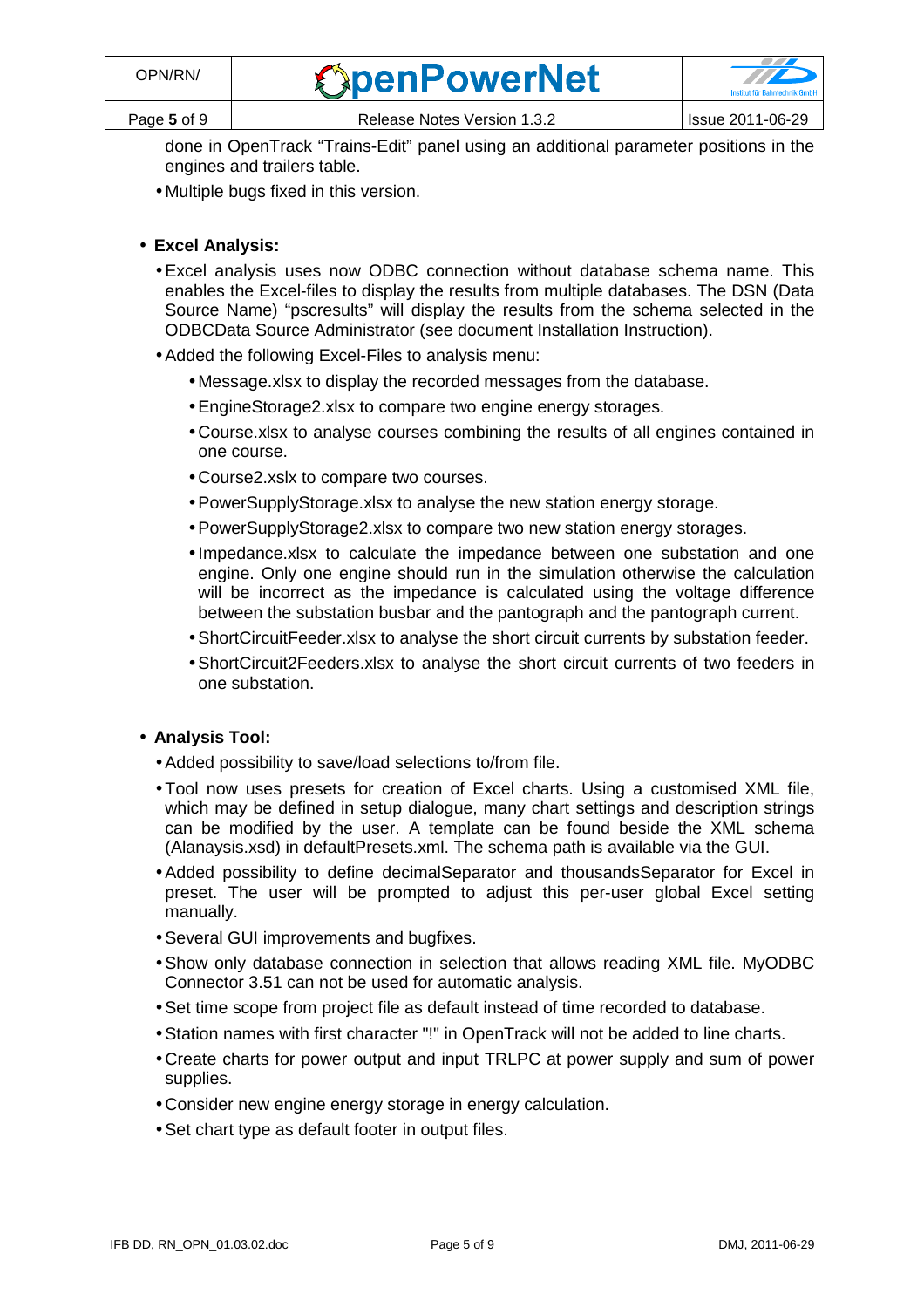| <b><i><u>ExpenPowerNet</u></i></b> |  |
|------------------------------------|--|
|                                    |  |

- Improved automatic chart axis scaling. Minimum and maximum values may also be defined in presets. Axis scale is caught at 0 if not defined.
- Fixed charts for lines: Axis scale was set to minimum and maximum of all tracks instead of selected tracks.
- Fixed axis units for several charts.
- Chart Substations/UI\_PS: Draw |I\_OCS|, |I\_Rails| and |I\_NF| only for ThreeWindingTrafo, for other power supplies only |I\_OCS|.
- Cleaned up charts for rectifier.
- Cleaned up substation name in selection window.
- Create vehicle and energy overviews in subdirectories.
- Add leading zero to filename for chart and substation numbers.
- Append timestamp to information file instead of overwriting it.
- Write time scope to information file.
- Write messages to information file.
- Display the number of warnings and errors after creation of output files.
- Bugfix: Station and vehicle names could be translated to numbers while parsing them from XML file.
- Fixed bug in calculation of TRLPC which would lead to performance issues for simulations with more than 7200 timesteps.
- Magnetic field tool renamed to "OpenPowerNet Inline Measurement" as it is now possible to analyse conductor currents between 2 slices.
- Magnetic field: Added possibility to generate output for mean values of magnetic flux density. These mean values are calculated out of the images for each simulation time step at each raster point.
- Magnetic field: A factor can be used e.g. to show mean values for a whole day out of a simulation with duration of 1 h.
- Magnetic field: Use presets for output creation.
- Magnetic field: Default output format is DIN A4 landscape.
- Magnetic field: Image output is created in PDF file which results in better image quality and scalability.
- Magnetic field tool: Default designation is now simulation comment.
- **GUI:** 
	- Open the analysis Excel files as write protected to keep the prepared files and avoid unmeant changes.
	- Use color coding for console messages.
		- ERROR: red
		- WARNING: blue
		- INFO: black
	- PSC Viewer indicates now the recording of voltages and currents. Nodes with recorded voltage are light gray and others white. Wires with recorded currents are solid and others dashed.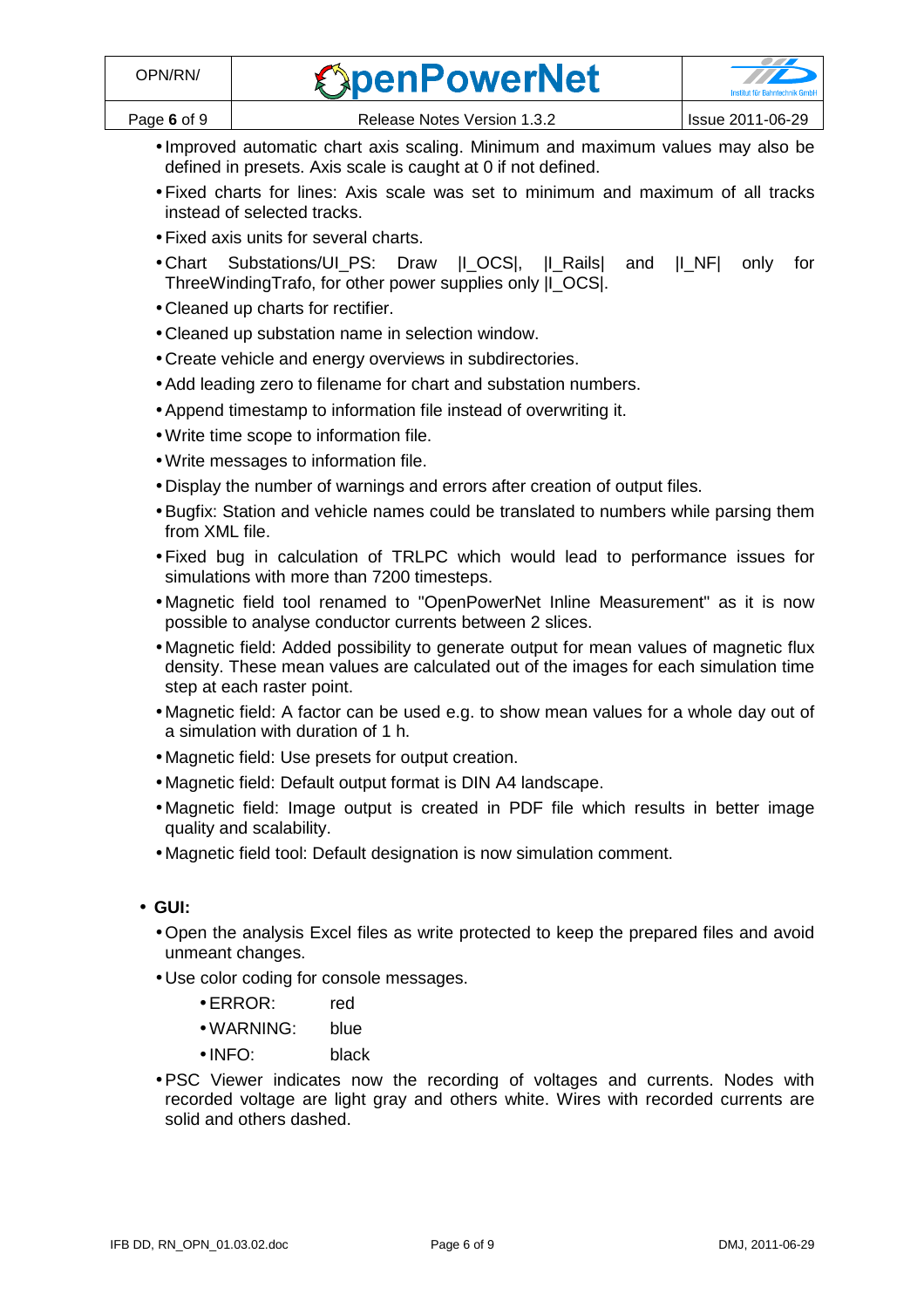• PSC Viewer is able to generate the switch states according to a specific simulation time step. The normal state and the actual state will be visible as icon, as tooltip and in the properties view.

# • **ATM:**

- Added minimum speed for recovery braking to engine propulsion system in Project-File.
- Give warning in case different maximum recovery voltage per power supply system is configured.
- Improved stability of engine current limitation.
- Improved and faster calculation while using engine energy recovery by new algorithm.
- The engine energy storage losses calculation fixed. Now the percentage of the load efficiency is based on 1h, e.g. 90% efficiency means any time step 10% of the actual load divided by 1h is the actual loss (loadLoss\_W =: load\_Ws/3600s\*10%)

## • **PSC**

- Removed special DC version of PSC as the optimisation is now included in the normal builds.
- Create network matrix in sparse format to use less system memory. This matrix is now saved as .dat-file.
- The condition number of the matrix is now tested and an error occurs in case the matrix is ill conditioned. To solve the problem avoid very small and very big resistances in the network model.
- Now it is possible to set a fixed voltage between two nodes, e.g. 0V for a short circuit. New attribute constantVoltage\_V instead of shortCircuitEngine.
- Force the same voltage of rails at engine position in case both rails are modelled. The voltage is forced by adding a fixed voltage of 0V between them.
- Removed option evenlyDistributedTractionReturnCurrent. Now the rails are always electrically connected at engine position. In case this is not wanted it is recommended to model one rail as type ReturnFeeder.
- Added new energy storage with the ability to model energy saving and voltage stabilisation behaviour.
- Display warning in case equivalent radius is smaller than 1 mm.
- Improved performance for matrix calculation, e.g. time reduced to 5% only for a 8500 nodes network.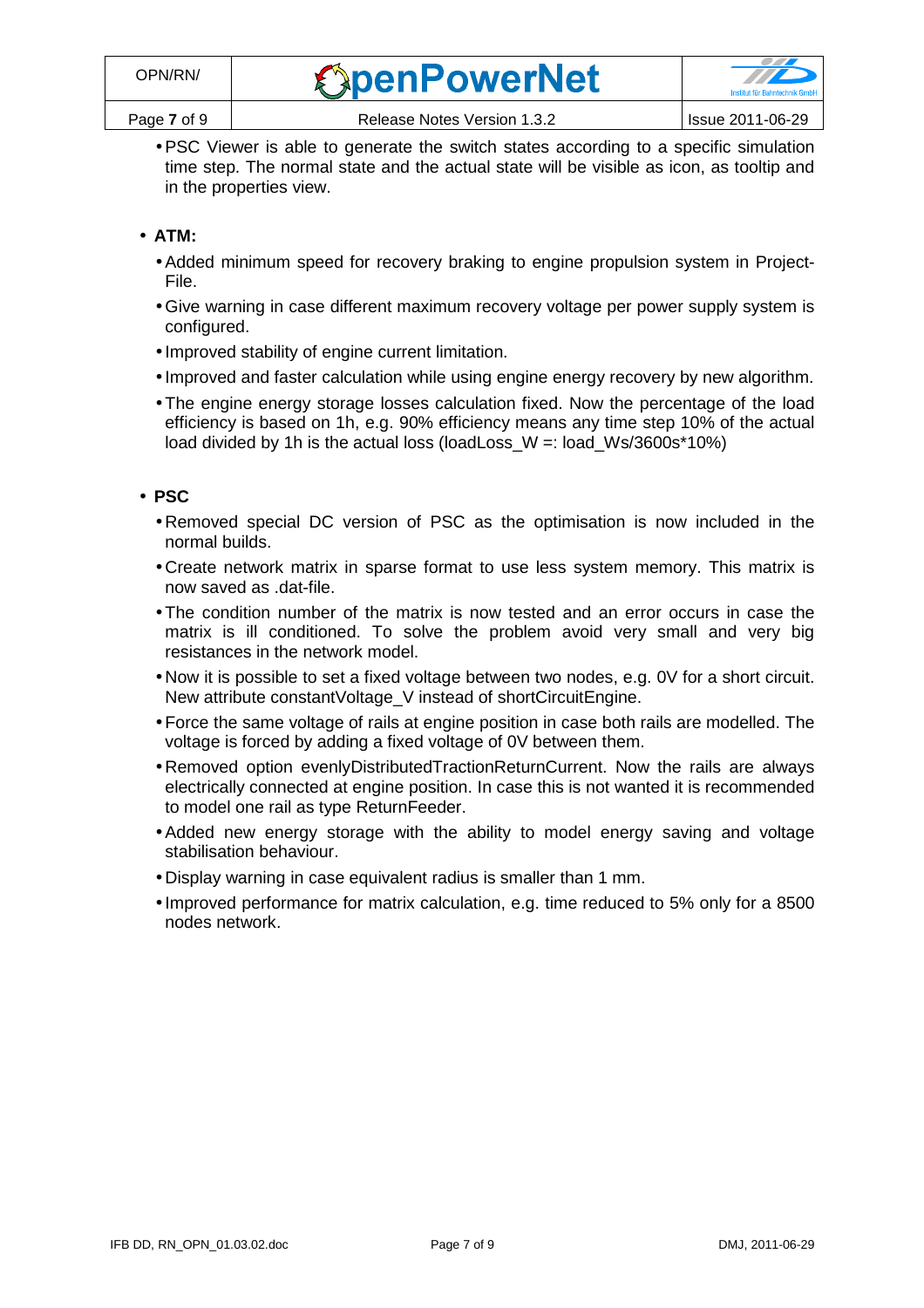## **4 Known restrictions**

OpenPowerNet is tested with OpenTrack version 1.6.5 (2011-06-28) and should only be used with this version.

OpenPowerNet is a single user application. It is not tested to use the same database for multiple users at the same time.

The Engine-File uses the RailML rollingstock schema version 1.03 with OpenPowerNet specific extensions and is therefore not 100% compatible with the mentioned version 1.03.

## **5 Version of corresponding documentation**

The following table lists the version of the documents related to OpenPowerNet 1.3.2.

| <b>Document</b>          | <b>Version</b> |
|--------------------------|----------------|
| Installation Instruction | 1.3.2          |
| User Manual              | 1.3.1          |